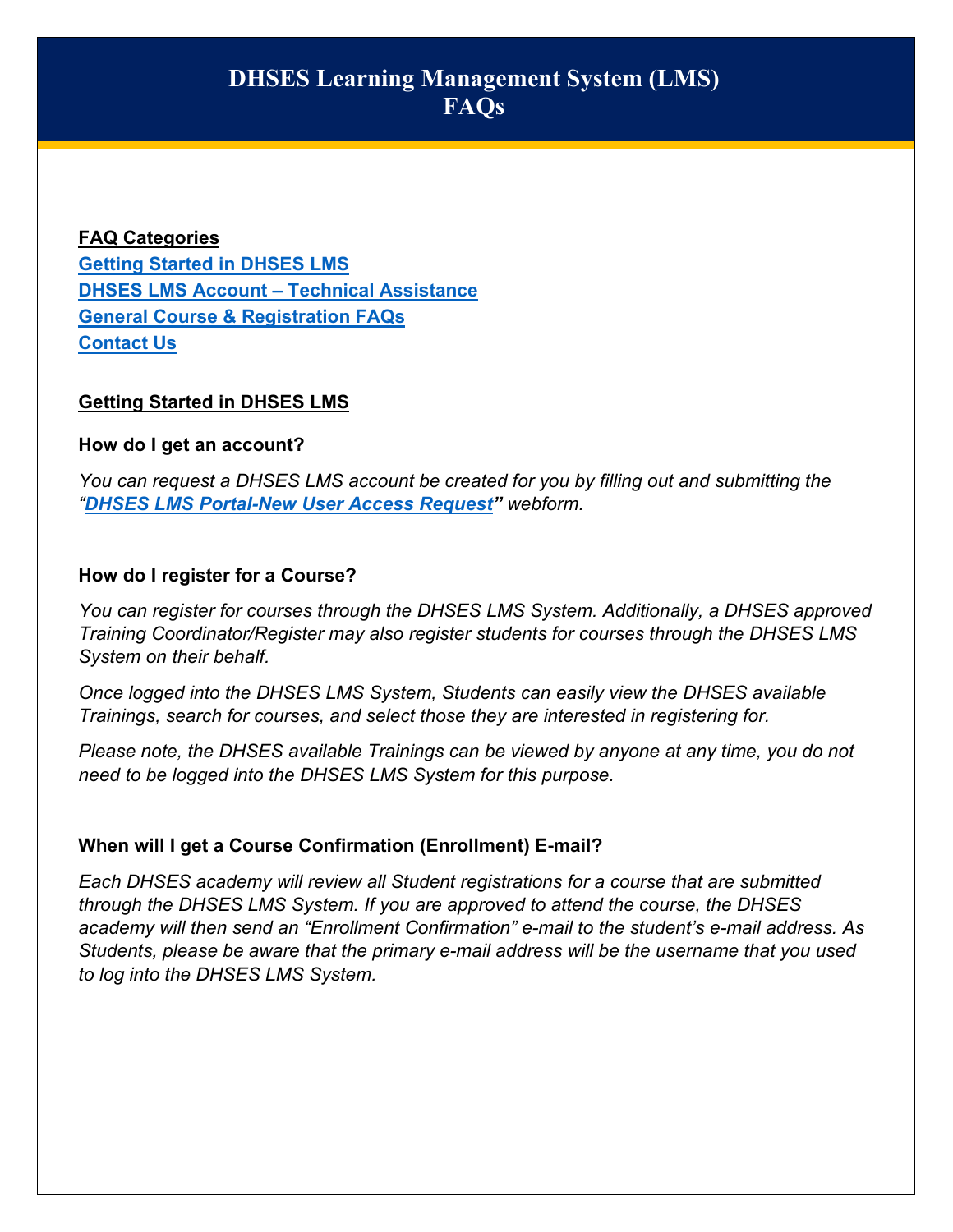#### **The DHSES LMS system will send a "Welcome Email" to all brand-new users. What do I do if I never received this email?**

*Please remember it can take up to three (3) business days for accounts to be approved by DHSES. If it has been more than three (3) business days, please be sure to check your e-mail's spam folder.* 

*Until you receive your "Welcome Email", you may also want to try logging into the DHSES LMS System with the e-mail address you believe you entered to request a new DHSES LMS Portal user account. Simply go to the DHSES LMS login page, type in your e-mail address and click ["Reset your Password"](https://lmsportal-dhses.ny.gov/AcadisViewer/PasswordReset/RequestPassword.aspx?Email=) and then click Continue If the DHSES LMS recognizes your e-mail address, then an automated email will be sent to your primary email address with a link to reset your password. Click on the link from the email that you received to reset your password.*

*Finally, if neither of these steps work please [contact](#page-2-1) DHSES and explicitly state the problem you are having.*

# <span id="page-1-0"></span>**DHSES LMS Account- Technical Assistance**

# **How do I reset the password to my DHSES LMS Account?**

*You can reset your password by clicking the "[Reset Your Password](https://lmsportal-dhses.ny.gov/AcadisViewer/PasswordReset/RequestPassword.aspx?Email=)" link on the DHSES LMS Portal Login Page. If the DHSES LMS recognizes your e-mail address, then an automated email will be sent to your primary email address with a link to reset your password.*

# **What do I do if my DHSES LMS Account is locked, and I cannot login?**

*To prevent unauthorized access, your account will be locked after five failed login attempts. Please contact DHSES via email at [LMS@dhses.ny.gov](mailto:LMS@dhses.ny.gov) to unlock your account or [contact](#page-2-1) the Academy your most frequently take your course through.*

#### **How can I change my username?**

*The username can be changed by filling out and submitting the ["Request to Change Personal](https://lmsportal-dhses.ny.gov/AcadisViewer/WebForms/Public/UserDataCollector.aspx?ID=3043d33f-5ecb-4433-913c-1493e2eb526e)  [Profile Information"](https://lmsportal-dhses.ny.gov/AcadisViewer/WebForms/Public/UserDataCollector.aspx?ID=3043d33f-5ecb-4433-913c-1493e2eb526e) webform.*

# **How do I notify DHSES about my personal information changes (i.e. Name Change, Address Change and employment change)?**

*You can update your personal information by filling out and submitting ["Request to Change](https://lmsportal-dhses.ny.gov/AcadisViewer/WebForms/Public/UserDataCollector.aspx?ID=3043d33f-5ecb-4433-913c-1493e2eb526e)  [Personal Profile Information"](https://lmsportal-dhses.ny.gov/AcadisViewer/WebForms/Public/UserDataCollector.aspx?ID=3043d33f-5ecb-4433-913c-1493e2eb526e) webform.*

*Additionally, you can also [contact](#page-2-1) DHSES directly to provide this information. Please contact the DHSES Academy you most frequently take your courses through regarding any questions or requests*.